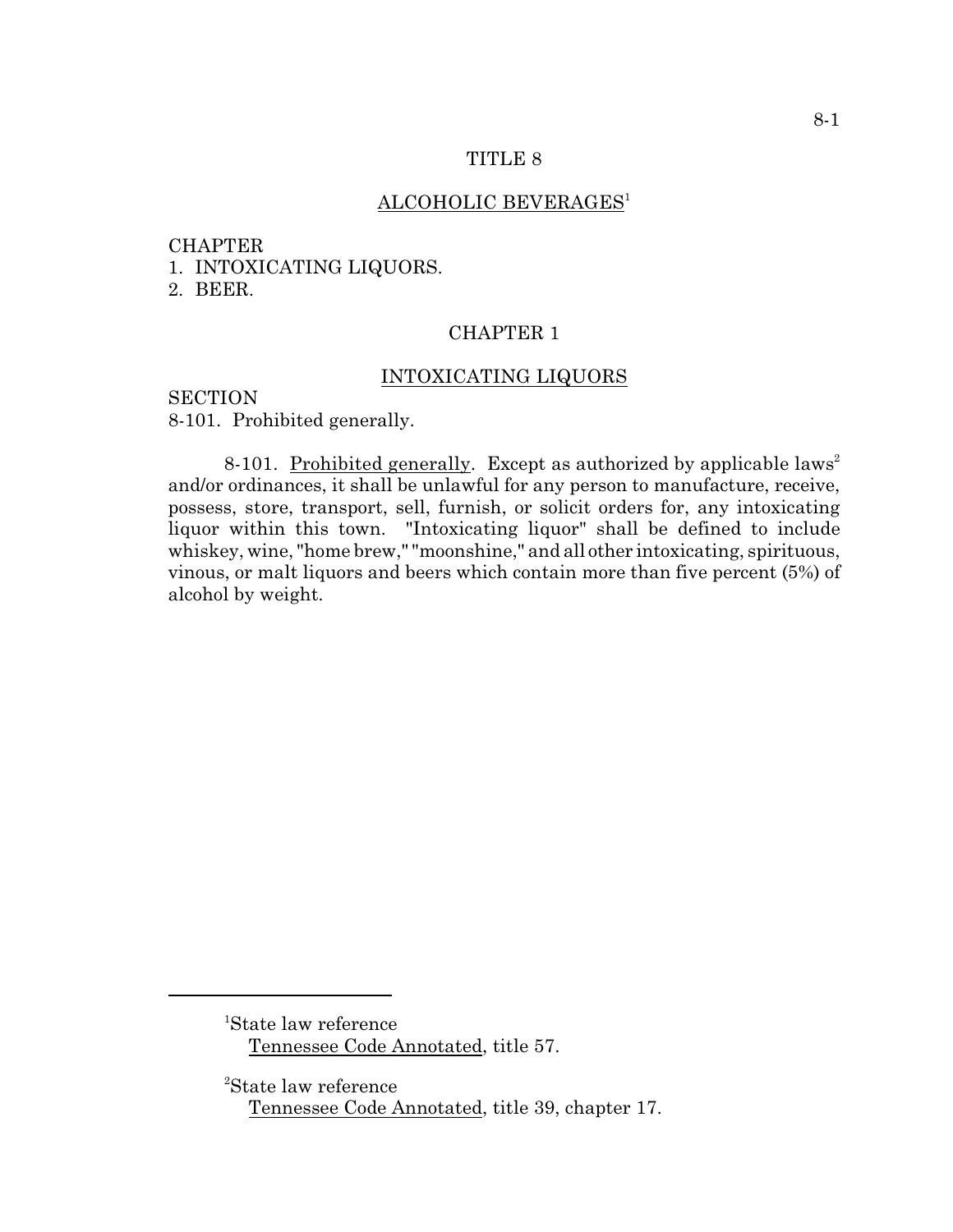# CHAPTER 2

## $BEER<sup>1</sup>$

#### **SECTION**

- 8-201. Beer board established.
- 8-202. Meetings of the beer board.
- 8-203. Record of beer board proceedings to be kept.
- 8-204. Requirements for beer board quorum and action.
- 8-205. Powers and duties of the beer board.
- 8-206. "Beer" defined.
- 8-207. Permit required for engaging in beer business.
- 8-208. Privilege tax.
- 8-209. Beer permits shall be restrictive.
- 8-210. Limitations on beer permits.
- 8-211. Interference with public health, safety, and morals prohibited.
- 8-212. Issuance of permits to persons convicted of certain crimes prohibited.
- 8-213. Prohibited conduct or activities by beer permit holders, employees and persons engaged in the sale of beer.
- 8-214. Hours for beer sales.
- 8-215. Revocation of beer permits.
- 8-216. Civil penalty in lieu of suspension.
- 8-217. Violations.

8-201. Beer board established. There is hereby established a beer board to be composed of the board of mayor and aldermen. The mayor shall be the chairman of the beer board.

8-202. Meetings of the beer board. All meetings of the beer board shall be open to the public. The board shall hold regular meetings in the town hall at such times as it shall prescribe. When there is business to come before the beer board, a special meeting may be called by the chairman provided he gives a reasonable notice thereof to each member. The board may adjourn a meeting at any time to another time and place.

8-203. Record of beer board proceedings to be kept. The recorder shall make a record of the proceedings of all meetings of the beer board. The record shall be a public record and shall contain at least the following: The date of each meeting; the names of the board members present and absent; the names

<sup>&</sup>lt;sup>1</sup>Municipal code references

Minors in beer places, etc.: title 11, chapter 1. Tax provisions: title 5.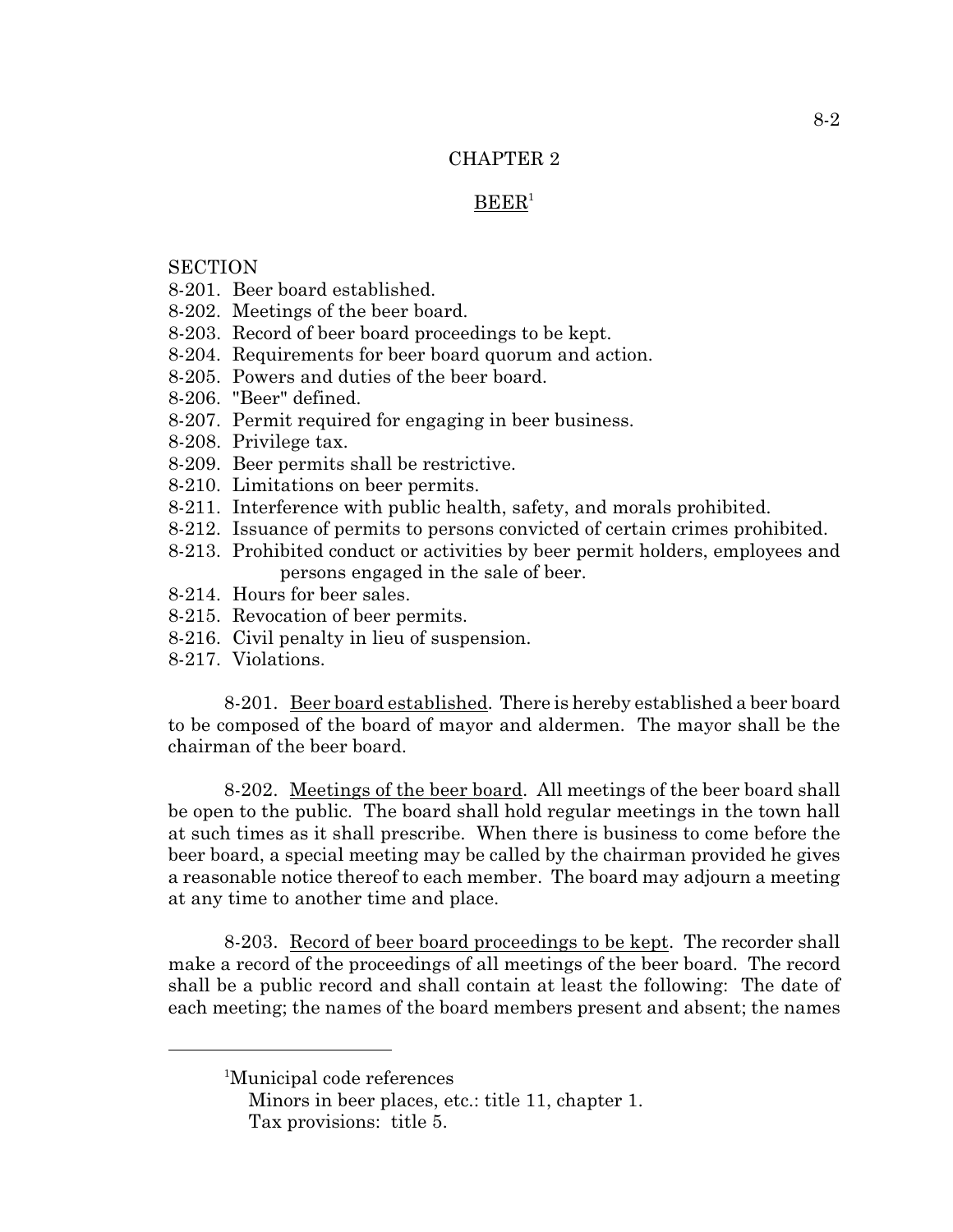of the members introducing and seconding motions and resolutions, etc., before the board; a copy of each such motion or resolution presented; the vote of each member thereon; and the provisions of each beer permit issued by the board.

8-204. Requirements for beer board quorum and action. The attendance of at least a majority of the members of the beer board shall be required to constitute a quorum for the purpose of transacting business. Matters before the board shall be decided by a majority of the members present if a quorum is constituted. Any member present but not voting shall be deemed to have cast a "nay" vote.

8-205. Powers and duties of the beer board.<sup>1</sup> The beer board shall have the power and it is hereby directed to regulate the selling, storing for sale, distributing for sale, and manufacturing of beer within this municipality in accordance with the provisions of this chapter.

8-206. "Beer" defined. The term "beer" as used in this chapter shall mean and include all beers, ales, and other malt liquors having an alcoholic content of not more than five percent (5%) by weight.

8-207. Permit required for engaging in beer business.<sup>2</sup> It shall be unlawful for any person to sell, store for sale, distribute for sale, or manufacture beer without first making application to and obtaining a permit from the beer board. The application shall be made on such form as the board shall prescribe and/or furnish, and pursuant to Tennessee Code Annotated,  $\S 57-5-104(a)$ , shall be accompanied by a non-refundable application fee of two hundred and fifty dollars (\$250.00). Said fee shall be in the form of a cashier's check payable to the Town of Baileyton. Each applicant must be a person of good moral character and he must certify that he has read and is familiar with the provisions of this chapter.

8-208. Privilege tax.<sup>3</sup> There is hereby imposed on the business of selling, distributing, storing or manufacturing beer a privilege tax of one hundred dollars (\$100.00). Any person, firm, corporation, joint stock company, syndicate or association engaged in the sale, distribution, storage or manufacture of beer

 ${}^{1}$ State law reference Tennessee Code Annotated, § 57-5-106.

<sup>2</sup>State law reference Tennessee Code Annotated, § 57-5-103.

<sup>3</sup>State law reference Tennessee Code Annotated, § 57-5-104(b).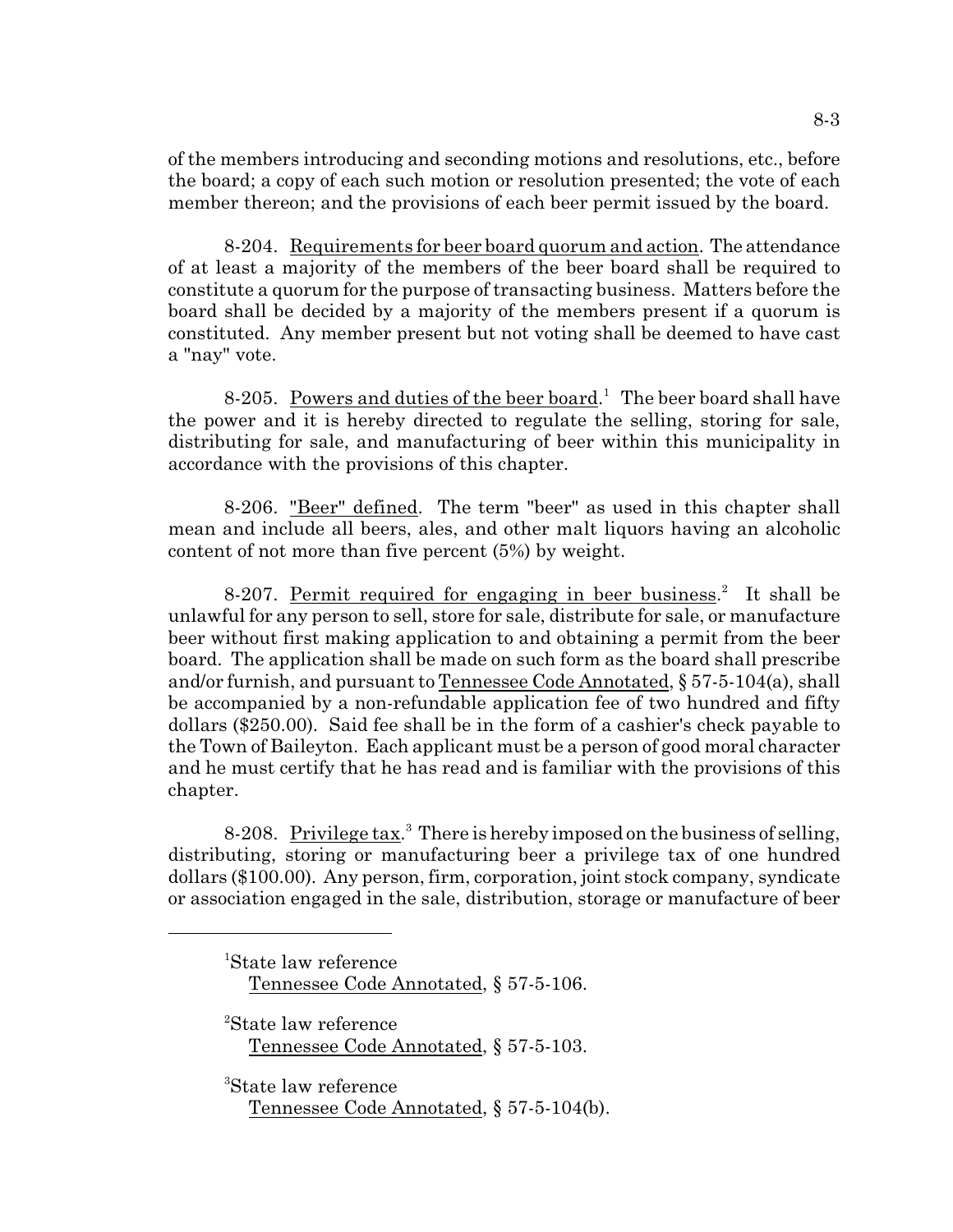shall remit the tax each successive January 1 to the Town of Baileyton, Tennessee. At the time a new permit is issued to any business subject to this tax, the permit holder shall be required to pay the privilege tax on a prorated basis for each month or portion thereof remaining until the next tax payment date.

8-209. Beer permits shall be restrictive. All beer permits shall be restrictive as to the type of beer business authorized under them. Separate permits shall be required for selling at retail, storing, distributing, and manufacturing. Beer permits for retail sale of beer may be further restricted so as to authorize sales only for off premises consumption. A single permit may be issued for on premise and off premise consumption. It shall be unlawful for any beer permit holder to engage in any type or phase of the beer business not expressly authorized by his permit. It shall likewise be unlawful for him not to comply with any and all express restrictions or conditions in his permit.

8-210. Limitations on beer permits. (1) Except as provided in subsection (2) of this section, licenses for the sale of beer shall be limited to sales for off premises consumption. Provided that all requirements of this chapter are complied with, all existing permits for the sale of beer within the corporate limits of the town at the date of the passage of this chapter shall continue to be renewed. A new permit may be issued to a qualified purchaser of an existing establishment in which a permit is now held for the sale of beer for off premises consumption, and the permit used only within the establishment or building purchased.

(2) A business which holds a valid beer permit to sell beer for on premises consumption within the Town of Baileyton on the date of adoption of this chapter, may continue to hold its beer permit as long as the business remains in compliance with this chapter. If and when that beer permit lapses, no more permits for the sale of beer for on premises consumption will be issued in the town.

8-211. Interference with public health, safety, and morals prohibited. No permit authorizing the sale of beer will be issued when such business would cause congestion of traffic or would interfere with schools, residences, churches, or other places of public gathering, or would otherwise interfere with the public health, safety, and morals. In no event will a permit be issued authorizing the manufacture or storage of beer, or the sale of beer within three hundred (300) feet of any school, residence, church or other place of public gathering. The distances shall be measured in a straight line from the nearest point on the property line upon which sits the building from which the beer will be manufactured, stored or sold to the nearest point on the property line of the school, residence, church or other place of public gathering. No permit shall be suspended, revoked or denied on the basis of proximity of the establishment to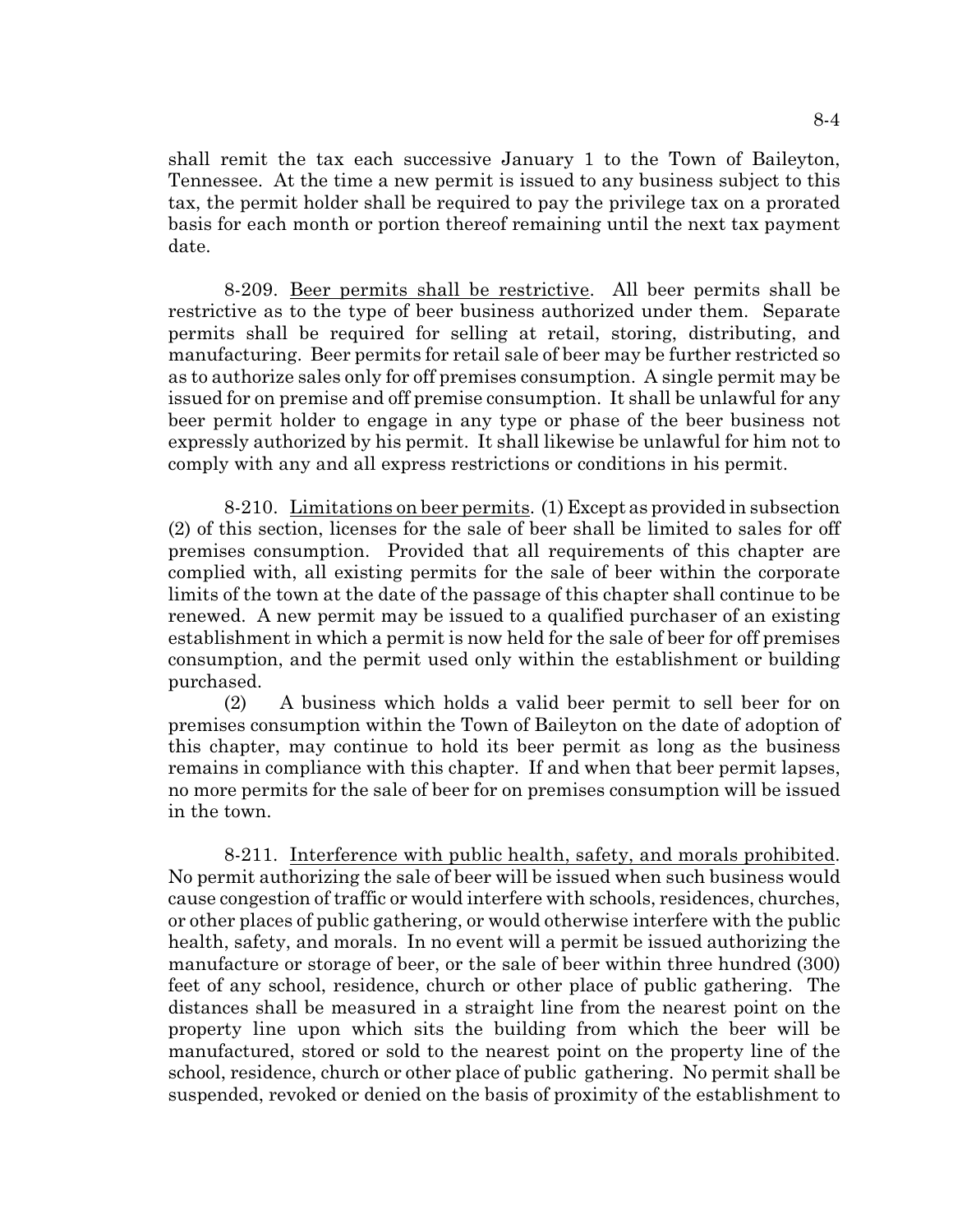a school, residence, church, or other place of public gathering if a valid permit had been issued to any business on that same location unless beer is not sold, distributed or manufactured at that location during any continuous six-month period.

8-212. Issuance of permits to persons convicted of certain crimes prohibited. No beer permit shall be issued to any person who has been convicted for the possession, sale, manufacture, or transportation of beer or other alcoholic beverage, or any crime involving moral turpitude within the past ten (10) years. No person, firm, corporation, joint-stock company, syndicate, or association having at least a five percent (5%) ownership interest in the applicant shall have been convicted of any violation of the laws against possession, sale, manufacture, or transportation of beer or other alcoholic beverages or any crime involving moral turpitude within the past ten (10) years.

8-213. Prohibited conduct or activities by beer permit holders, employees and persons engaged in the sale of beer. It shall be unlawful for any beer permit holder, employee or person engaged in the sale of beer to:

(1) Employ any person convicted for the possession, sale, manufacture, or transportation of intoxicating liquor, or any crime involving moral turpitude within the past ten  $(10)$  years.

(2) Employ any minor under 18 years of age in the sale, storage, distribution or manufacture of beer.

(3) Make or allow any sale of beer to a person under twenty-one (21) years of age.

(4) Allow any person under twenty-one (21) years of age to loiter in or about his place of business.

(5) Make or allow any sale of beer to any intoxicated person or to any feeble-minded, insane, or otherwise mentally incapacitated person.

(6) Allow drunk persons to loiter about his premises.

(7) Serve, sell, or allow the consumption on his premises of any alcoholic beverage with an alcoholic content of more than five percent (5%) by weight.

(8) Allow pool or billiard playing in the same room where beer is sold and/or consumed.

(9) Fail to provide and maintain separate sanitary toilet facilities for men and women.

8-214. Hours for beer sales. Beer may be sold twenty-four (24) hours per day seven days per week.